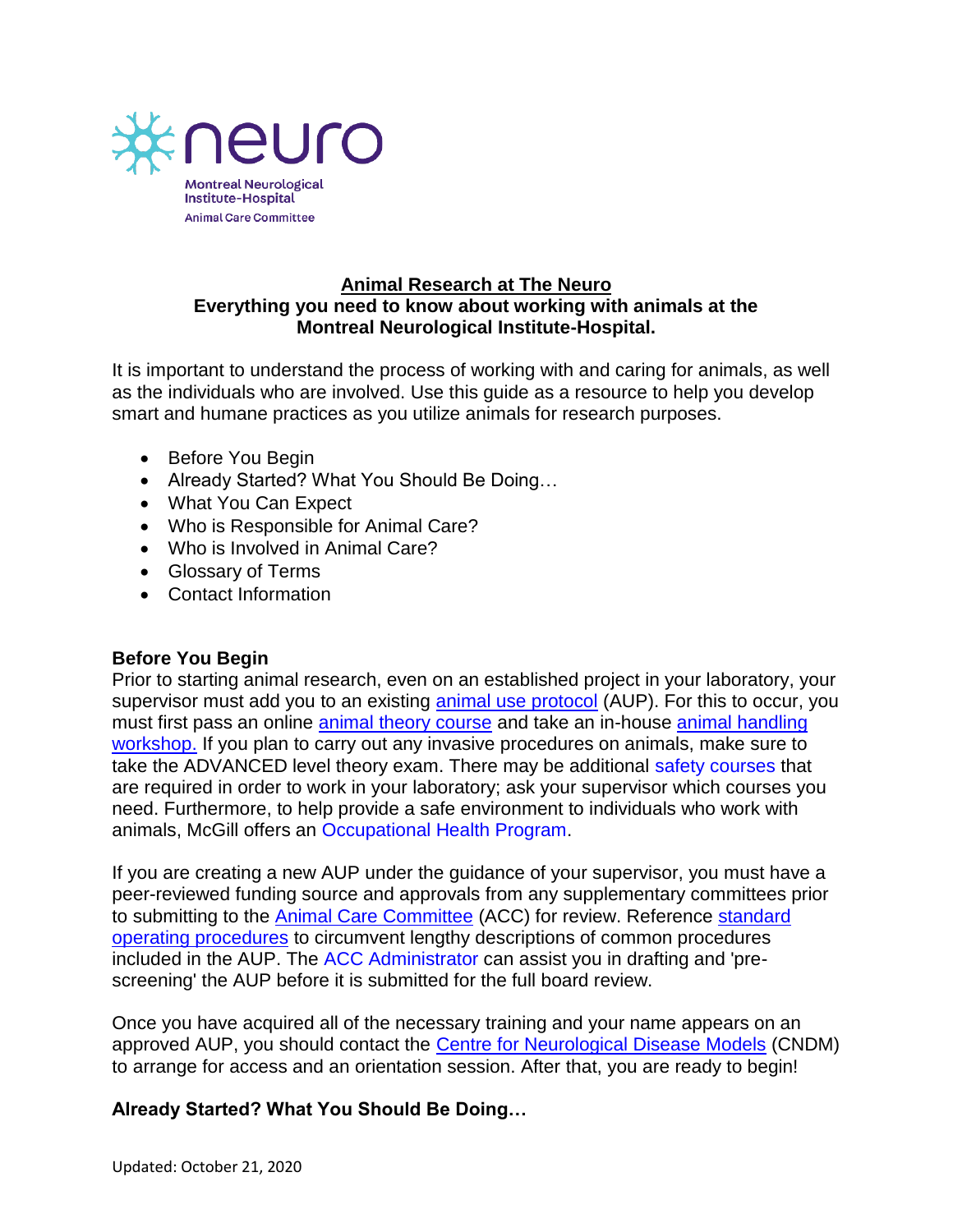Memorize your AUP number! Use this number to identify all animals that are utilized in your experiments. The CNDM must keep track of hundreds of cages, and it is imperative that they are correctly labeled with the appropriate AUP number and name of the PI to whom they belong. In the event that the animals' welfare becomes compromised, the animal care facility staff use the AUP number to determine the best way to treat the animals without compromising your experiments.

Regularly check in on your animals. If your AUP states that the animals will be monitored daily, they must be monitored every day, including weekends!

Wear a lab coat and your Neuro identification badge in the animal facility. Staff must be able to easily identify you, as there is always the risk of animal rights' activists gaining access to the facility. Never grant access to the CNDM to ANYONE, even if they appear to work at The Neuro.

#### **What You Can Expect**

AUPs must be renewed by the lab head every year. Upon renewal, modifications to the protocol can be made to any necessary sections. If these modifications must be implemented before the AUP is up for renewal, an [amendment](https://www.mcgill.ca/research/research/compliance/animals/ams-software) should be submitted by the PI for approval.

The ACC is committed to regularly visiting all research groups at The Neuro. During these visits, the committee reviews its role with the members of the laboratory. Questions about animal use are encouraged!

The Neuro Compliance Officer conducts regular [post approval monitoring](http://www.mcgill.ca/neuro/files/neuro/pamflowchart.jpg) visits to ensure that individuals in the laboratory comply with the procedures outlined in the pertinent AUP.

## **Who is Responsible for Animal Care?**

EVERYONE. The animals' welfare is the number one priority for both you and the CNDM. You need to do everything possible to ensure that the animals are happy and healthy, both mentally and physically, as unhealthy animals may very likely compromise the results of your experiments. The CNDM assists you in this task, but you are primarily responsible for the animals listed in your AUP.

## **Who is Involved in Animal Care?**

[Canadian Council on Animal Care](http://www.ccac.ca/) (CCAC) [McGill University Animal Care Committee](http://www.mcgill.ca/research/researchers/compliance/animal/) The Neuro Animal Care Committee (ACC) ACC Chair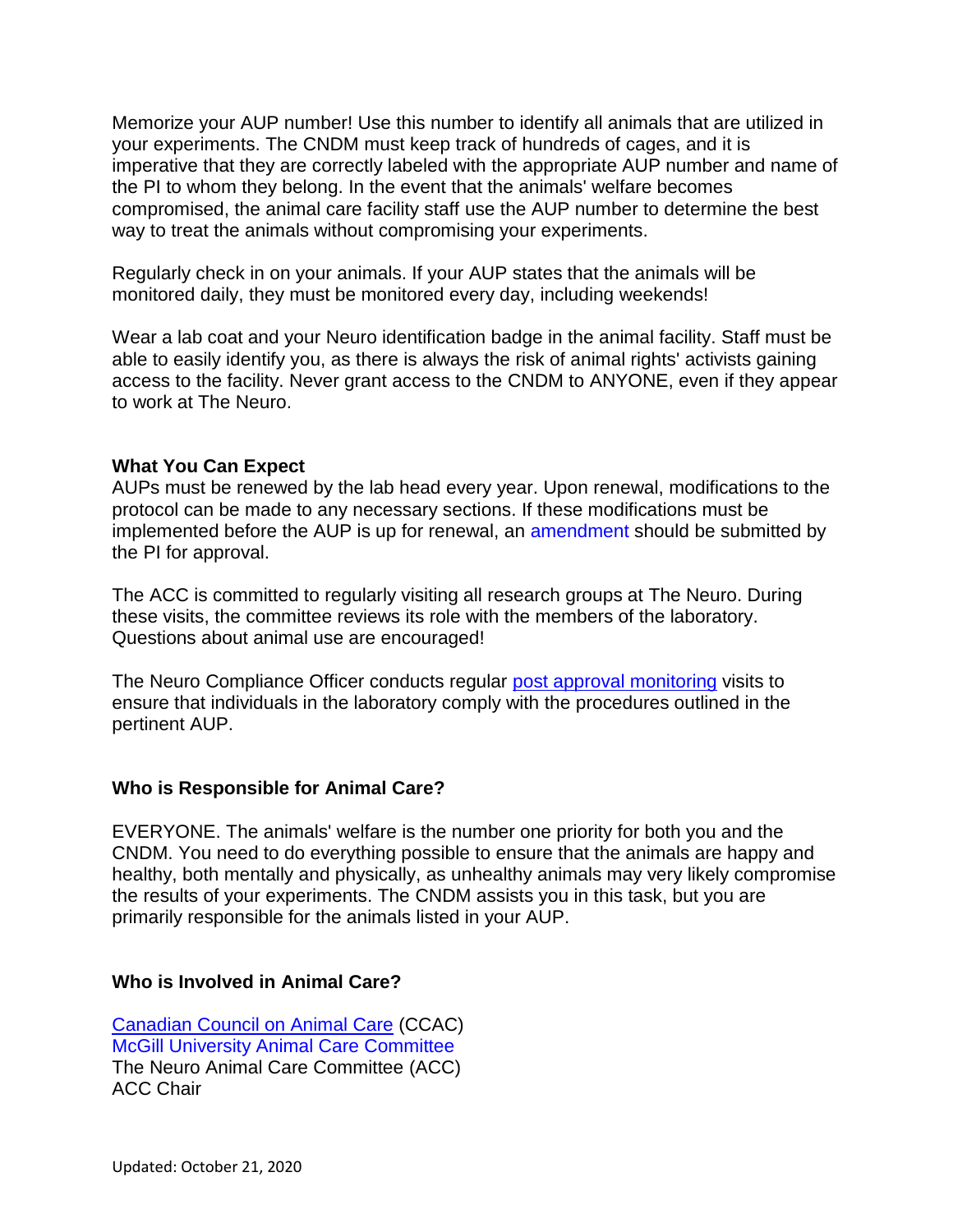ACC Administrator The Neuro Compliance Officer CNDM Associate Director CNDM Operations Manager CNDM Institute Veterinarian CNDM Experimental Surgical Model Development / Training coordinator CNDM Transgenic Colony Management Manager Principal Investigators Community Representatives Student Representatives

Animal-dependent research is vital to the understanding of complex biological processes; however, not everyone agrees that this type of work is necessary. To learn about the steps that McGill has taken to ensure that this type of research is both justified and humane, refer to the [pamphlet](http://www.mcgill.ca/research/files/research/animal_research_pamphlet_-_english.pdf) prepared by the University Animal Care Committee.

## **Glossary of Terms**

Animal Care Committee: A representative body that ensures all animals used in research, teaching, or testing within The Neuro are used and cared for in accordance with all applicable requirements.

Centre for Neurological Disease Models: The home base for animal care and maintenance. Staff maintain daily operations and ensure appropriate conditions for animals.

Animal Use Protocol: A proposal submitted by a PI for peer-reviewed research that utilizes animals, which is reviewed by the ACC and renewed every year.

Canadian Council on Animal Care: A non-profit, non-governmental organization that oversees the ethical use of animals in research by setting regulatory guidelines. Additionally, determines annual use of animals for research purposes, and reports these figures to the general public.

The Neuro Compliance Officer: An individual who, on behalf of and in association with the ACC, is responsible for ensuring compliance of animal use by working with investigators and their laboratories to promote self-correction at the research level.

[Post Approval Monitoring:](http://www.mcgill.ca/neuro/files/neuro/pamflowchart.jpg) A procedure that is mandated by the CCAC to ensure that animals for teaching and research purposes are well cared for and used appropriately according to the parameters set by approved protocols.

Standard Operating Procedures: Detailed descriptions of commonly used procedures that may be referenced in AUPs.